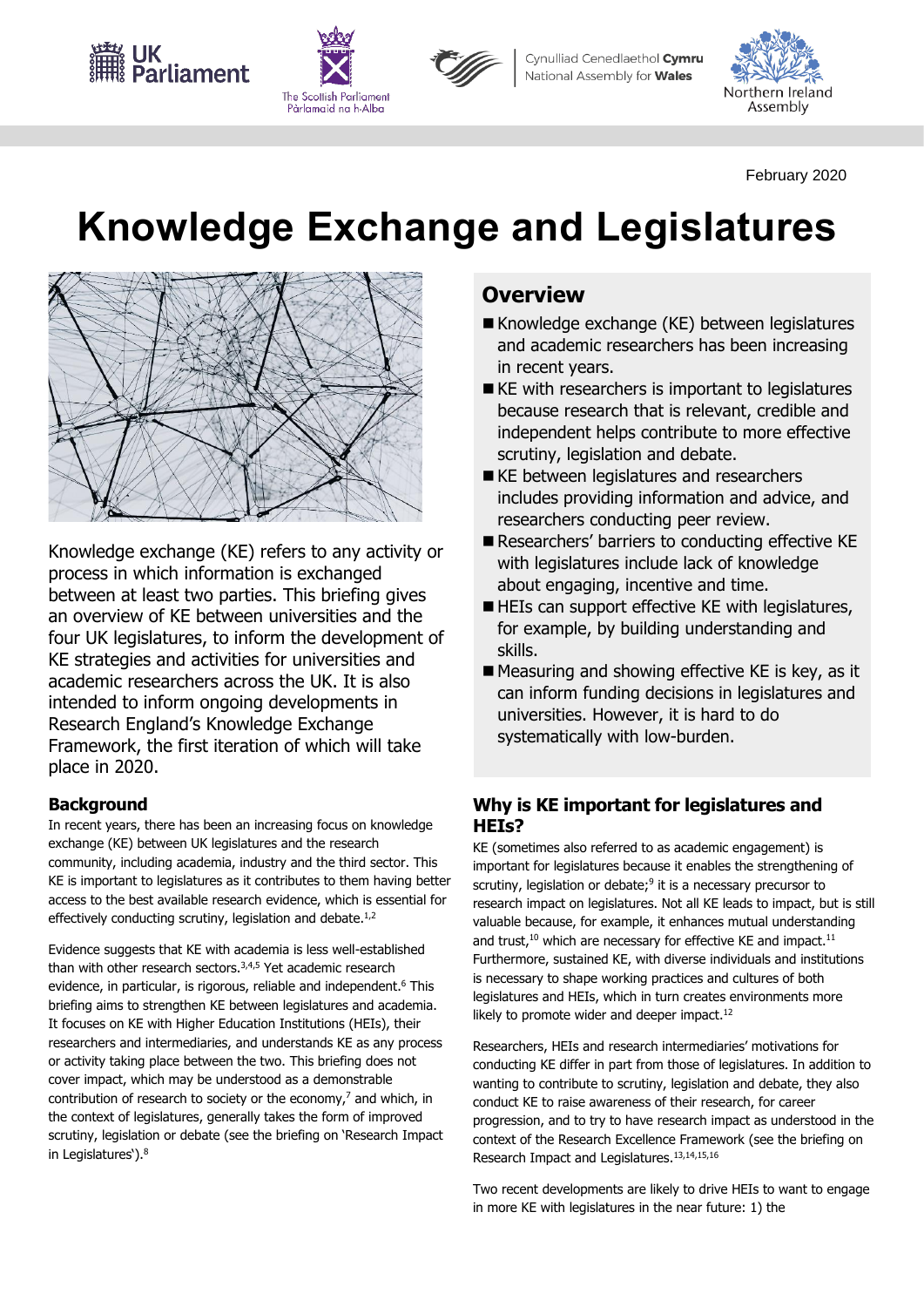Knowledge Exchange in Higher Education in England (KE Concordat, implementation of the Knowledge Exchange Framework (KEF, Box 1) and 2) the implementation of the Concordat for the Advancement of Box 1).

 researchers conduct KE with legislatures, barriers to effective KE effective KE. It also articulates challenges in measuring and With increasing amounts of public money invested in research and KE, 17 and in the context of the KEF and KE Concordat, this briefing aims to facilitate and strengthen KE between legislatures and academia. It explains who conducts KE in legislatures, how between researchers and legislatures, activities that legislatures do to overcome barriers to KE, and what HEIs can do to support demonstrating effective KE.

# **Who does KE in UK legislatures?**

 teams. It is also conducted on a more ad hoc basis by individuals, In UK legislatures, different people participate in KE. In the UK Parliament, there are staff dedicated to KE, whilst in the devolved legislatures KE is led by staff who have it as part of their role. KE in all legislatures is led by staff in research and information service such as library or committee specialists. Members and Members' staff may also conduct KE with the research community.

# **How do researchers conduct KE with legislatures?**

 Member to ask a Parliamentary Question, to undertaking a There are many ways that researchers can engage with legislatures, and these vary in degrees of time, commitment and political engagement, ranging, for example, from providing reactive input into a legislature research service-produced briefing, to asking a fellowship. Researchers' motivations for engagement in different activities may vary, as well as potential outcomes and impacts. Researchers' KE with legislatures is summarised below.

## **Provision of information or advice**

 Researchers can provide information and/or advice to various offices responsively. It may be done systematically or in an ad hoc manner. or individuals in legislatures. This may be done proactively or Key activities include:

#### Submitting written evidence to a committee

 scrutiny committees in the devolved legislatures – launch an inquiry written evidence from the public. Researchers may respond by select and bill committees. Committees – such as select committees in Westminster or policy with Terms of Reference (ToR), usually inviting submissions of submitting written evidence. Public Bill Committees (established to scrutinise draft legislation) do not usually publish ToRs. In Scotland, Wales and Northern Ireland, individual committees act as combined

#### **Fellowships**

All UK legislatures host PhD fellowships. The majority are 3-month UK Research and Innovation (UKRI) PhD policy internships, open to PhD students, funded by the Research Councils, and recruited annually. There are also several PhD fellowships through charities or learned societies. Post-PhD researchers can also undertake bespoke work in legislatures. Regular calls are made for researchers to participate in fellowship projects.

#### **Box 1: Developments in KE frameworks and assessment The Knowledge Exchange Framework18**

 In 2020, Research England (RE) will implement the KEF in England. It is intended to increase efficiency and effectiveness in use of public funding for KE, and support universities in continued work with the public and third sector. The UK Government has stated that it intends to use the KEF to determine future allocation improvement in KE. It aims to enable comparisons of KE activities between universities across seven different sectors, including of Higher Education Innovation Funding (HEIF) to HEIs in England. KEF is currently only applicable in England, although RE is working closely with the devolved funding councils (Scottish Funding Council, Higher Education Funding Council for Wales and the Department for the Economy, Northern Ireland).

#### **The KE Concordat<sup>19</sup>**

The KE Concordat, developed by Universities UK and GuildHE, with insights from RE and public consultations, will be implemented in England in 2020. It proposes eight principles underlying KE activities and sets out goals and ways to achieve these; providing guidance to help universities make decisions and develop strategies.

#### Giving oral evidence to a committee hearing

 In many inquiries, committees may take oral evidence in addition to, evidence, often as a result of previous engagement with the or in place of, written evidence. Members invite academics to give legislature, such as through submission of written evidence or if already known to the committee. 20

#### Specialist / expert adviser

 From time to time, committees may employ an expert to assist with an inquiry or provide support to their work programme more generally. The expert may help with different elements, including specific academics<sup>21</sup> or advertise publicly, widening the potential drafting terms of reference, appraising evidence, suggesting witnesses and helping write the report. Committees approach pool of applicants.

#### Speaking at a briefing or an event

 to legislature staff. They also use networks such as the Scottish interactions. HEIs and researchers also put on ad hoc or a series of events aimed at policy audiences. Attendance by staff from Legislatures arrange events for various reasons, for legislature staff, Members and Members' staff. They may be private briefings or public events. Most often, legislature staff approach individual academics as potential speakers; often those individuals are known Parliament Academic Network or UK Parliament's Knowledge Mobilisers list. Intermediary bodies such as the Universities Policy Engagement Network<sup>22</sup> and Scottish Policy Research Exchange<sup>23</sup> act as brokers to help diversify participation. In some cases, for example the Northern Ireland Assembly's Knowledge Exchange Seminar Series and Scottish Parliament's Breakfast Briefings, an open call for speakers goes out. Scotland's Futures Forum<sup>24</sup> also facilitates legislatures or Members' staff depends on them knowing about the event, their availability, and the time, location and relevance.

#### Preparing briefings or blogs for legislatures

 invite and host guest blogs written by academics. They also both contract academics to conduct paid research and/or briefing work on Both the National Assembly for Wales and the Scottish Parliament have framework agreements in place through which they can Brexit issues for the legislatures.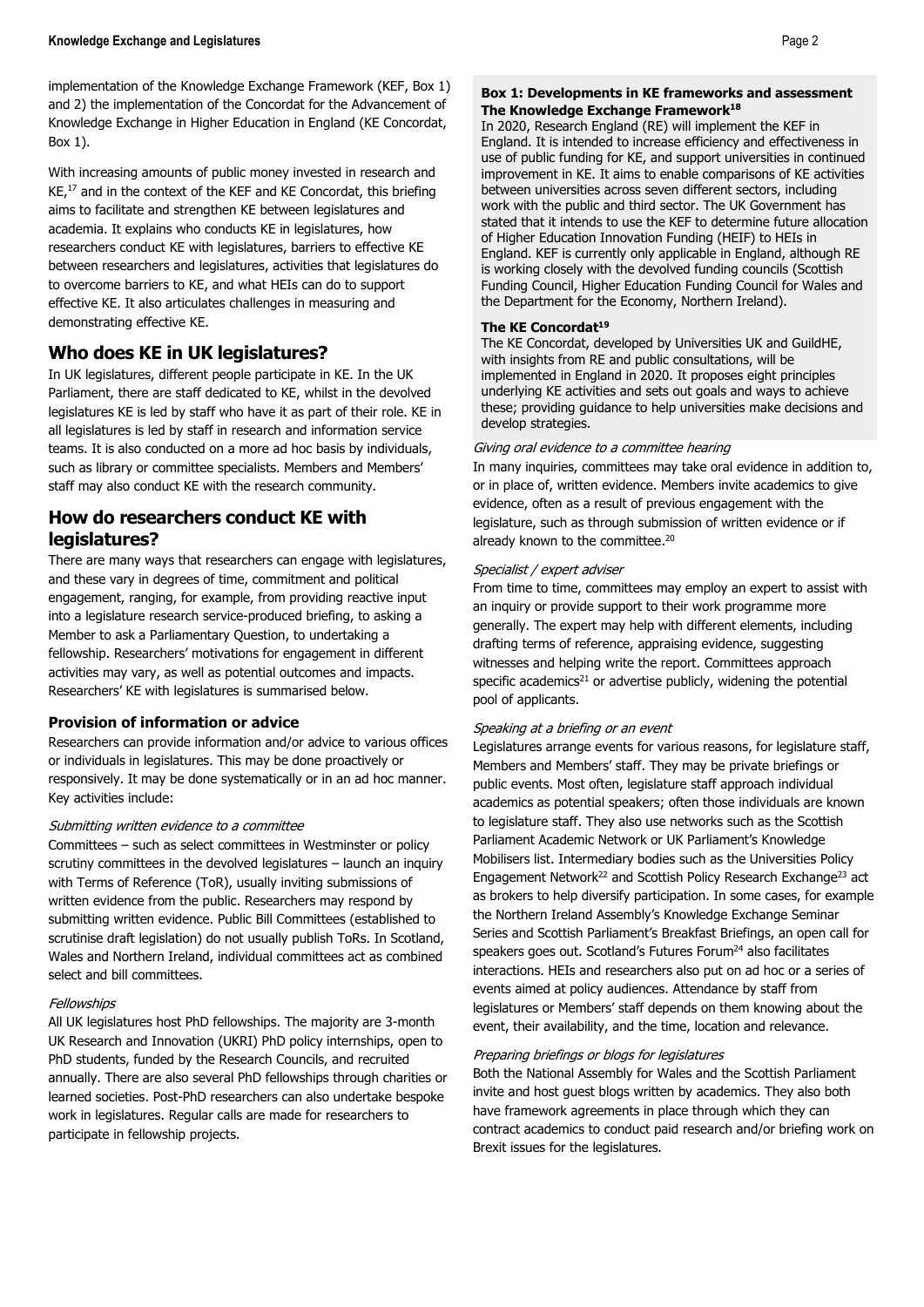#### **Knowledge Exchange and Legislatures** Page 3

#### Contributing insights to Cross-Party Groups

 official status in the legislature. They meet to learn about, debate or They are distinct from formal committees; their inquiries do not These are informal groups that Members can join and which have no report on issues of mutual interest, sometimes conducting inquiries. carry the same weight as the Executive is not required to respond to their reports. Researchers can engage by offering briefings, speaking at events, or being appointed as advisers for inquiries.

 Reactively providing a briefing for a Member or their staff Members or their staff may contact a researcher for a briefing on a for example in preparing a statement for the chamber or a constituent, participation in the work of a cross-party group, topic. Written or oral briefings may contribute to helping Members, committee, or for a debate. They may also inform replies to a preparation for a meeting, formulation of a speech or statement, or knowledge development.

 Providing a proactive brief to legislature staff, Members or their staff Researchers or HEIs may proactively produce a policy brief (or blog) and send it, unsolicited, to a Member or their office.

 when drafting a Private Member's Bill (legislation proposed by a Member, rather than the Executive). Researchers may also Providing information to Members drafting or scrutinising legislation Occasionally, Members or their staff may ask academics for insights proactively offer to provide information to Members to inform their scrutiny of bills.

#### **Agenda setting**

Researchers can contribute to agenda setting in legislatures in various ways, summarised below.

#### Horizon scanning and forward planning

 planning activities; they have both formal and informal procedures to determine their future work programmes. As part of these they may put a public call out or approach researchers for insights. In-house research services conduct horizon scanning or forward Researchers may also, proactively, contact research services to suggest topics for future briefings or events.

#### Suggesting committee inquiries

Researchers can proactively contact committee Chairs or clerks with suggested inquiries, or can respond to open calls for suggestions, such as the House of Commons Science and Technology Committee's 'My Science Inquiry'. As a committee plans an inquiry, it may also approach experts for suggestions on the focus and scope, Terms of Reference, locations for visits, and potential oral witnesses.

#### Capacity building

 From time to time, researchers may be invited to provide training to build knowledge or develop skills, for example by contributing to training sessions for Members, their staff or legislature staff. Training might be skills- or topic-based.

Inputting into Members' drafting of parliamentary/plenary questions Researchers can ask Members to table parliamentary/plenary questions to the Executive in parliamentary/plenary sessions. They can also respond to requests from Members or their staff to provide information supporting the drafting of questions.

#### **Peer review**

 Researchers may peer review briefings produced by the in-house research services. Some, such as UK Parliament's POSTnotes, are routinely reviewed by researchers as part of production. Typically this is by those who contributed during drafting, having responded

 to a call for expertise. Others may be reviewed on an ad hoc basis, proactively peer review briefings; they may find a briefing is out of date and contact the legislature offering to review and input into an when it is thought that an external review would be of benefit and when there is time. Usually, legislature staff invite known experts in their network to review briefings. Less commonly, researchers may update.

## **Barriers to effective KE between researchers and legislatures**

 lead to research not being presented in the right way or at the right engage. Another barrier is that legislatures often rely on a narrow Legislatures and researchers are keen to engage with each other; however, there are barriers to effective KE between them. These include differences in ways of working, such as timescales. $25,26,27$ Two other key issues are a lack of researcher knowledge on legislatures<sup>28,29,30</sup> and lack of guidance from legislatures.<sup>31</sup> These can time, or academics not knowing what is relevant $32,33,34$  or how to pool of known experts. 35,36,37,38

 perceived exclusivity, and concerns of political bias and Lack of institutional support, incentive or recognition; time; resource; and distance are also issues that researchers may face<sup>39</sup>. Personal background, such as age, gender, class, disability, ethnicity, race, nationality or regional origin; or professional background, such as career stage, HEI, research methodology or discipline can also be barriers to engagement. 40 Lack of confidence, parliamentary processes also hinder engagement.<sup>41,42</sup>

## **KE activities that legislatures use to overcome barriers to engagement and support KE**

Legislatures are keen to overcome barriers to engagement and to support effective KE with researchers. They also want to open up and diversify engagement.<sup>43,44,45,46</sup> Legislatures' mechanisms for KE and activities differ and are summarised below.

#### **Awareness raising and sharing information**

- Webpages and social media: providing advice and examples of researcher engagement with legislatures. 47,48,49,50,51,52,53,54
- **Blogs:** contributing to external blogs about KE.
- KE networks: coordinating networks to share information between communities.
- **External training:** delivering or participating in training for researchers and KE staff in engaging with legislatures.
- **HEI teaching:** participating in programmes.
- Steering groups: participating in steering groups or boards of research projects or institutes.
- **Research proposals:** informing the development of / reviewing / evaluating / providing letters of support for research proposals.
- Internal training: training Members, their staff and legislature staff in engaging with researchers.
- Ad hoc and informal communication: communicating relevant information between legislatures and researchers, via phone, email or meetings.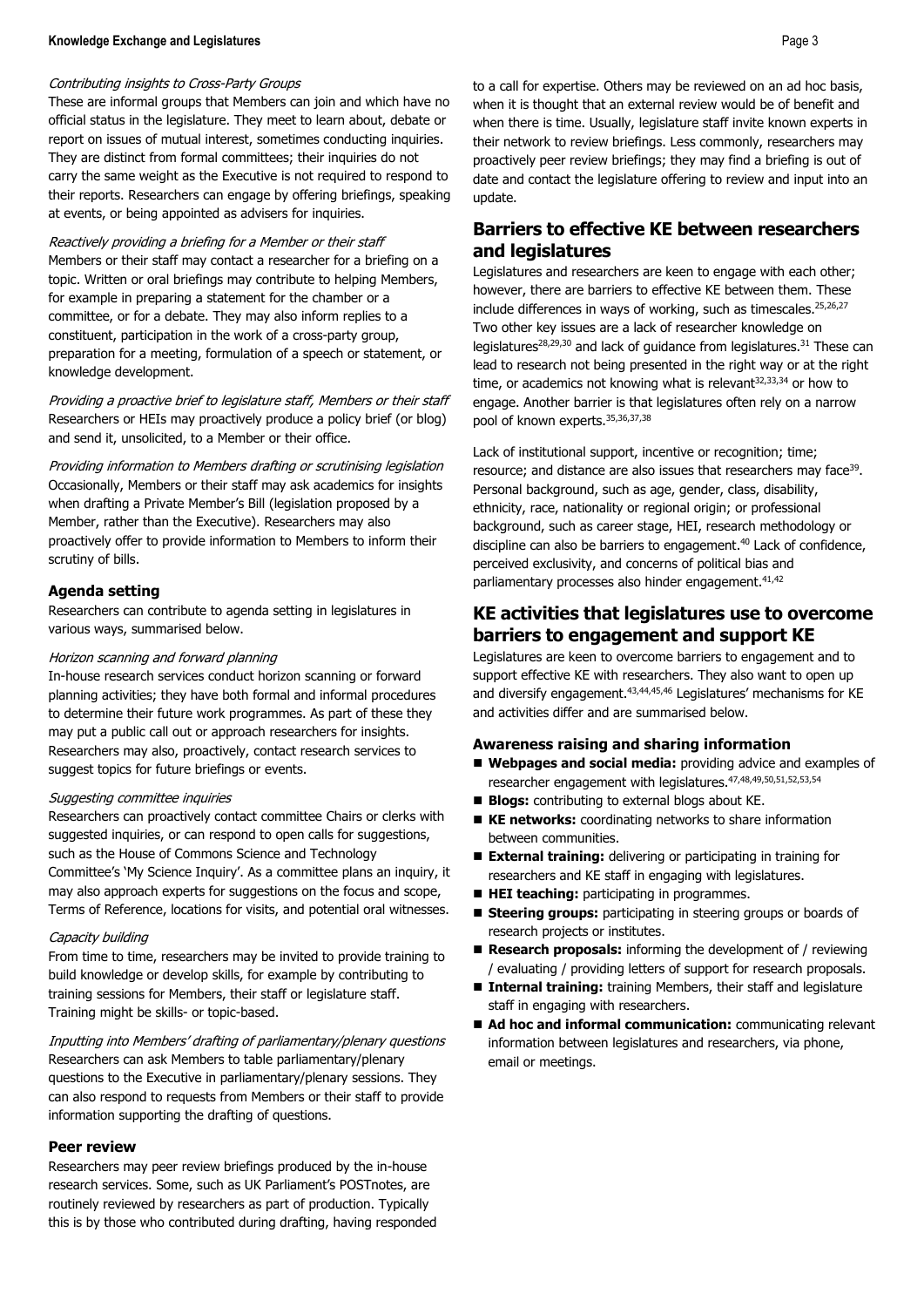## **Brokering relationships**

- **Connecting legislatures to researchers:** identifying and/or approaching academics to be advisers, provide evidence, or input into, or review briefings.
- relationships. ■ **Connecting researchers to legislatures:** identifying relevant sections for individual academics to engage with and brokering

## **Providing spaces and opportunities for interaction**

- PhD internships / fellowships: hosting PhD students to conduct three-month placements based in legislatures.
- conduct a fellowship with a legislature. ■ **Academic fellowships**: hosting more established academics to
- Framework agreements: establishing agreements to enable academics to conduct work for legislatures.
- **Seminars / events:** coordinating private and public seminars and events, connecting researchers, Members, Members' staff and legislature staff.
- **Blogs / briefings:** commissioning and hosting blogs / short written briefings by academics.
- **Conferences / workshops:** attending and/or participating in conferences and workshops.
- **Horizon scanning:** providing platforms for academics to contribute to horizon scanning.

# **How can those involved in research help support effective KE with legislatures?**

 There are various things that HEIs, research funders and other stakeholders involved in research can do to help support effective KE with legislatures. 55 These include:

- Incentivise and reward KE: incentivise, recognise and reward pathways, creating KE leadership training, integrating KE into KE with legislatures, through developing appropriate career promotion criteria, and considering workload allocations. 56
- **KE:** build support for high-level administrative and managerial ■ Encourage development of HEI strategies that prioritise staff to recognise the importance of KE and develop HEI-wide strategies. Examples include setting aside internal strategic funds for KE, building KE into HEI culture through mission statements, and communicating the value of KE throughout the institution.
- knowledge mobilisers in legislatures and providing support to ■ Provide support for KE with policy audiences through **specified people:** establish individuals, teams, or units in HEIs with the purpose of supporting policy KE through liaising with researchers (especially from groups that are under-represented in parliamentary engagement).
- **Support building understanding:** help build understanding example, provide/enable participation in training, or develop 'next about the work of legislatures amongst researchers, including how legislatures use research, when and how to engage. For steps' support materials.
- participation in fellowships for first-hand experience. ■ **Support skills development:** help researchers to develop oral and written communication skills to communicate with policymakers. For example, by providing training or enabling
- **Share information from legislatures:** facilitate information flows from legislatures to researchers, including opportunities and requests for input, such as calls for evidence or fellowship

 opportunities. This could be through having dedicated knowledge mobilisers communicate information, newsletters or social media, and directing researchers to resources that demystify engagement.

- reactive and proactive opportunities for researchers to engage having dedicated staff to help draft evidence submissions and ■ Identify and support uptake of opportunities: identify with legislatures and support them to do so. For example, through policy briefs and to broker relationships, or supporting researchers to conduct local or distance fellowships, with dedicated time and funding, including making available reactive funding.
- **Support proactive KE activities:** facilitate proactive relevant engagement by organising or supporting (including with funding) events, roundtables or sandpits, or by inviting Members and their staff, or legislature staff, on visits.
- and co-produced research. For example, by providing seed steering groups. ■ **Support policy-relevant research:** support and enable the development of policy-relevant research, including co-designed funding and encouraging the participation of policy-makers in
- **Support synthesis of relevant findings:** support researchers from across disciplines and institutions to synthesise relevant findings by developing policies and initiatives to promote working in this way.
- work with other HEIs and stakeholders to critically reflect on KE ■ Share best practice with other HEIs and stakeholders: practice and use learnings, for example through engaging with networks such as the Universities Policy Engagement Network. Develop findings on best practice in KE to build an evidence base on what works.

## **Measuring and demonstrating effective KE**

 with service delivery and wanting to ensure efficient and effective Measuring and demonstrating effective KE is difficult. Stakeholders' motivations for wanting to do so differ. Legislatures' priorities lie use of resources, as well as achieve impact, whilst funding agencies want to assess HEIs' KE activity and use these measurements to inform funding decisions.

 KE may be measured through quantitative indicators or with qualitative data, or by drawing on a combination of both. Quantitative indicators may be helpful for benchmarking and than others, and it is unlikely that alone they would give a complete and accurate picture of KE. Furthermore, a heavy focus on quantitative data may encourage 'gaming' of behaviour. Qualitative information would enable HEIs to report detail around their KE, Combining some quantitative data with qualitative information would qualitative data capture require resource, so decisions around comparative purposes. However, some would be easier to collect however, such information is harder to compare across institutions. likely give the fullest picture. However, both quantitative and capture should take into consideration the burden of activity for both legislatures and HEIs.

## **Endnotes (fully referenced version available online)**

Parliament Information Centre, Graeme Coo[k Graeme.Cook@parliament.scot.](mailto:Graeme.Cook@parliament.scot) The legislatures are grateful to Dr Danielle Beswick and Dr Marc Geddes for their research project Contact: UK Parliament: Parliamentary Office of Science and Technology (POST), Sarah Foxen [foxens@parliament.uk;](mailto:foxens@parliament.uk) Northern Ireland Assembly: Research and Information Service, Eileen Rega[n Eileen.Regan@niassembly.gov.uk;](mailto:Eileen.Regan@niassembly.gov.uk) National Assembly for Wales: Research Service, Graham Winte[r Graham.winter@assembly.wales;](mailto:Graham.winter@assembly.wales) Scottish Parliament: Scottish 'Evaluating academic engagement with UK legislatures: Exchanging knowledge on knowledge exchange' which informed this briefing. POST is grateful to the Economic and Social Research Council, and UCL, for supporting POST's Knowledge Exchange Unit and Social Science Section. Parliamentary Copyright 2020.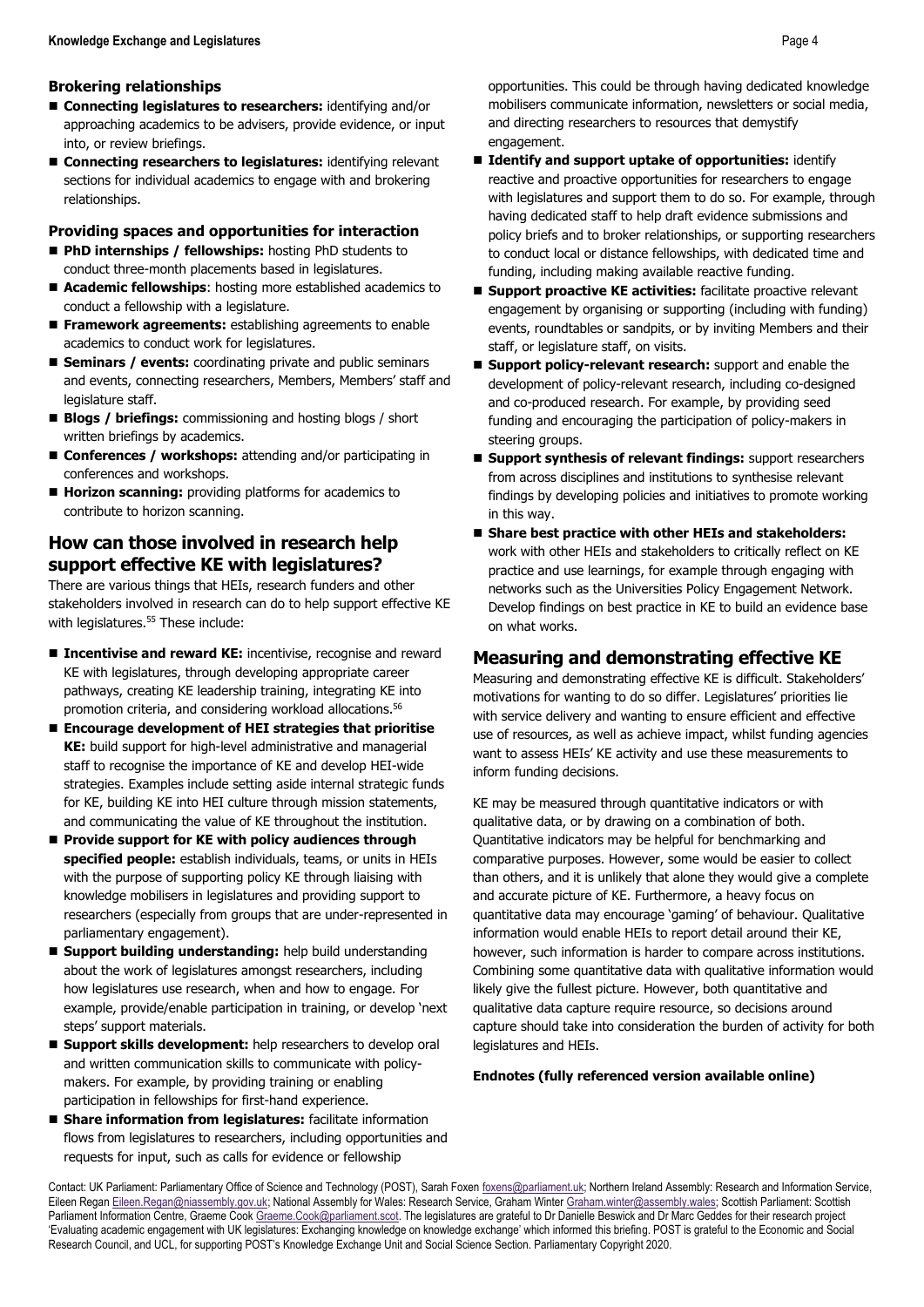#### **Endnotes**

- <sup>1</sup> Research Impact and Legislatures (2018), UK Parliament, Scottish [Parliament, National Assembly for Wales and Northern Ireland](https://www.parliament.uk/documents/Research%20Impact%20in%20Legislatures_FINAL%202.pdf)
- [Assembly.](https://www.parliament.uk/documents/Research%20Impact%20in%20Legislatures_FINAL%202.pdf) 2 Geddes, M. (2018), Committee hearings of the UK Parliament: who gives evidence and does this matter? Parliamentary Affairs, 71,
- 283–304. DOI: https://doi.org/10.1093/pa/gsx026<br><sup>3</sup> Kenny, C., Rose, D.C., Hobbs, A., Tyler, C. & Blackstock, J. (2017), [The role of Research in the UK Parliament,](https://www.parliament.uk/documents/post/The-Role-of-Research-in-the-UK-Parliament.pdf) Volume One. London,
- [UK, Houses of Parliament.](https://www.parliament.uk/documents/post/The-Role-of-Research-in-the-UK-Parliament.pdf) 4 Geddes, M. (2018), Committee hearings of the UK Parliament: who gives evidence and does this matter? Parliamentary Affairs, 71,
- [An initial analysis of Research Excellence Framework \(REF\) 2014](https://www.kcl.ac.uk/policy-institute/assets/ref-impact.pdf)  283–304. DOI: https://doi.org/10.1093/pa/gsx026<br><sup>5</sup> KCL (2015), The nature, scale and beneficiaries of research impact: [impact case studies Research Report 2015/01](https://www.kcl.ac.uk/policy-institute/assets/ref-impact.pdf) King's College
- [London and Digital Science.](https://www.kcl.ac.uk/policy-institute/assets/ref-impact.pdf) 6 [Kenny, C., Rose, D.C., Hobbs, A., Tyler, C. & Blackstock, J. \(2017\),](https://www.parliament.uk/documents/post/The-Role-of-Research-in-the-UK-Parliament.pdf)  [The role of Research in the UK Parliament](https://www.parliament.uk/documents/post/The-Role-of-Research-in-the-UK-Parliament.pdf) Volume One. London,
- 
- [UK, Houses of Parliament.](https://www.parliament.uk/documents/post/The-Role-of-Research-in-the-UK-Parliament.pdf)<br>
<sup>7</sup> ESRC (2019), <u>What is impact?</u><br>
<sup>8</sup> Research Impact and Legislatures (2018), UK Parliament, Scottish [Parliament, National Assembly for Wales and Northern Ireland](https://www.parliament.uk/documents/Research%20Impact%20in%20Legislatures_FINAL%202.pdf)
- Assembly.<br><sup>9</sup> Akerlof, K., Tyler, C., Foxen, S. et al (2019), A collaboratively derived international research agenda on legislative science
- advice. DOI: https://doi.org/10.1057/s41599-019-0318-6<br><sup>10</sup> SAPEA, Science Advice for Policy by European Academies. (2019). Making sense of science for policy under conditions of complexity and uncertainty. Berlin: SAPEA. DOI:
- https://doi.org/10.26356/MASOS<br><sup>11</sup> Beswick, D. & Geddes, M. (forthcoming), Evaluating academic engagement with UK legislatures: Exchanging knowledge on
- knowledge exchange.  $12$  Beswick, D. & Geddes, M. (forthcoming), Evaluating academic engagement with UK legislatures: Exchanging knowledge on
- knowledge exchange.<br><sup>13</sup> Research Impact and Legislatures (2018), UK Parliament, Scottish [Parliament, National Assembly for Wales and Northern Ireland](https://www.parliament.uk/documents/Research%20Impact%20in%20Legislatures_FINAL%202.pdf)
- Assembly.<br><sup>14</sup> Beswick, D. & Geddes, M. (forthcoming), Evaluating academic engagement with UK legislatures: Exchanging knowledge on
- [\(2014\), A systematic review of barriers to and facilitators of the](https://bmchealthservres.biomedcentral.com/articles/10.1186/1472-6963-14-2)  knowledge exchange.<br><sup>15</sup> Oliver, K., Innvar, S., Lorenc, T., Woodman, J., & Thomas, J., [use of evidence by policymakers,](https://bmchealthservres.biomedcentral.com/articles/10.1186/1472-6963-14-2) BMC Health Services Research
- $14$ , 2. 16 Flinders, M. (2013), The tyranny of relevance and the art of translation. Political Studies Review, 11(2), 149-167. DOI:
- https://doi.org/10.1111/1478-9302.12011<br><sup>17</sup> UKRI (2019) Minister announces new direction for knowledge
- 
- exchange funding<br><sup>18</sup> [UKRI \(2019\)](https://www.universitiesuk.ac.uk/policy-and-analysis/reports/Pages/knowledge-exchange-concordat-consultation.aspx) <u>Knowledge exchange framework</u><br><sup>19</sup> Un<u>iversities UK (2019) Concordat for the advancement of</u>
- [knowledge exchange in higher education in England.](https://www.universitiesuk.ac.uk/policy-and-analysis/reports/Pages/knowledge-exchange-concordat-consultation.aspx) 20 [House of Commons Liaison Committee \(2019\), The effectiveness](https://publications.parliament.uk/pa/cm201719/cmselect/cmliaisn/1860/1860.pdf)  [and influence of the select committee system. Fourth report of](https://publications.parliament.uk/pa/cm201719/cmselect/cmliaisn/1860/1860.pdf)
- Session 2017–19.<br><sup>21</sup> House of Commons Liaison Committee (2019), The effectiveness [and influence of the select committee system. Fourth report of](https://publications.parliament.uk/pa/cm201719/cmselect/cmliaisn/1860/1860.pdf)
- 
- <sup>22</sup> Universities Policy Engagement Network<br><sup>23</sup> Scottish Policy and Research Exchange
- Session 2017–19.<br><sup>22</sup> Universities Policy Engagement Network<br><sup>23</sup> Scottish Policy and Research Exchange<br><sup>24</sup> Scotland's Futures Forum: The Scottish Parliament Think Tank
- [\(2014\), A systematic review of barriers to and facilitators of the](https://bmchealthservres.biomedcentral.com/articles/10.1186/1472-6963-14-2)  <sup>25</sup> Oliver, K., Innvar, S., Lorenc, T., Woodman, J., & Thomas, J., [use of evidence by policymakers,](https://bmchealthservres.biomedcentral.com/articles/10.1186/1472-6963-14-2) BMC Health Services Research
- evidence for policy and practice. Evidence & Policy 14 (1), 155-  $\frac{14, 2.}{26}$  Morton, S. & K. Sedita. (2018). Evidence synthesis for knowledge exchange: balancing responsiveness and quality in providing 67. DOI: 10.1332/174426416X1477938851032 7
- $27$  Beswick, D. & Geddes, M. (forthcoming), Evaluating academic engagement with UK legislatures: Exchanging knowledge on
- knowledge exchange.<br><sup>28</sup> Bruce, A. & O;Callaghan, K. (2016). Inside out: knowledge brokering by short-term policy placements. Evidence & Policy 12, 363 – 380. DOI:
	-
- [https://doi.org/10.1332/174426416X14688669171927.](https://doi.org/10.1332/174426416X14688669171927) 29 Beswick, D. & Geddes, M. (forthcoming), Evaluating academic engagement with UK legislatures: Exchanging knowledge on
- knowledge exchange.<br><sup>30</sup> POST (2017), Academics perceptions of barriers to engaging with
- the UK Parliament.<br><sup>31</sup> POST (2017), Academics perceptions of barriers to engaging with
- the UK Parliament.<br><sup>32</sup> Bruce, A. & O;Callaghan, K. (2016). Inside out: knowledge brokering by short-term policy placements. Evidence & Policy 12, 363 – 380. DOI:

- <https://doi.org/10.1332/174426416X14688669171927>33 Geddes, M. Dommett, K. and Prosser, B. (2017). A recipe for impact? Exploring knowledge requirements in the UK Parliament and beyond. Evidence & Policy, 14, 2, 259-276. DOI:<br>https://doi.org/10.1332/174426417X14945838375115
- links between academic and policy worlds. Policy Studies, 35(6), 34 van der Arend, J. (2014). Bridging the research/policy gap: policy officials' perspectives on the barriers and facilitators to effective
- <sup>611</sup>–630.<https://doi.org/10.1080/01442872.2014.971731>35 [House of Commons Liaison Committee \(2019\), The effectiveness](https://publications.parliament.uk/pa/cm201719/cmselect/cmliaisn/1860/1860.pdf)  [and influence of the select committee system. Fourth report of](https://publications.parliament.uk/pa/cm201719/cmselect/cmliaisn/1860/1860.pdf)
- who gives evidence and does this matter? Parliamentary Affairs, Session 2017–19.<br><sup>36</sup> Geddes, M. (2018). Committee hearings of the UK Parliament:
- 71, 283–304. DOI: DOI: [https://doi.org/10.1093/pa/gsx026.](https://doi.org/10.1093/pa/gsx026) 37 Rumbul, R. (2016). Gender Inequality in Democratic Participation: Examining Oral Evidence to the National Assembly for Wales. Politics 36:1, 63 - 78. DOI: [https://doi.org/10.1111/1467-](https://doi.org/10.1111/1467-9256.12101)
- who gives evidence? Democratic Audit UK. 9256.12101<br><sup>38</sup> Berry, R. & S. Kippin, (2014). Parliamentary select committees:
- 39 POST (2017), Academics perceptions of barriers to engaging with
- the UK Parliament.<br> **POST (2017), Academics perceptions of barriers to engaging with**
- the UK Parliament.<br><sup>41</sup> POST (2017), Academics perceptions of barriers to engaging with
- the UK Parliament.<br><sup>42</sup> Beswick, D. and Elstub, S. (2019). 'Between diversity, representation and "best evidence": Rethinking select committee evidence gathering practices' Parliamentary Affairs, 72: 945-64.
- [DOI:](https://publications.parliament.uk/pa/cm201719/cmselect/cmliaisn/1860/1860.pdf) https://doi.org/10.1093/pa/gsz035<br><sup>43</sup> House of Commons Liaison Committee (2019), The effectiveness [and influence of the select committee system. Fourth report of](https://publications.parliament.uk/pa/cm201719/cmselect/cmliaisn/1860/1860.pdf)
- 
- Session 2017–19.<br><sup>44</sup> POST (2019). POST at 30: Bridging research and policy.<br><sup>45</sup> The Scottish Parliament: Public Engagement Strategy for Session
- [5.](https://www.parliament.scot/abouttheparliament/104412.aspx) 46 [National Assembly for Wales: Inclusion and Diversity Strategy](https://www.assembly.wales/en/abthome/about_us-commission_assembly_administration/equalities/Pages/equalities.aspx)
- <sup>47</sup> UK Parliament: Research Impact at the UK Parliament 2016-2021<br><sup>47</sup> UK Parliament: Research Impact at the UK Parliament<br><sup>48</sup> The Scottish Parliament: Academic Engagement in the Scottish
- Parliament<br><sup>49</sup> National Assembly for Wales: Academic Research and the
- 
- Assembly<br>
<sup>50</sup> Northern Ireland Assembly: Knowledge Exchange Seminar Series<br>
<sup>51</sup> UK Parliament: <u>@UKParl Research</u><br>
<sup>52</sup> The Scottish Parliament: <u>@SPICe Research</u><br>
<sup>53</sup> National [Assembly](https://www.assembly.wales/en/bus-home/research/academic-engagement/Pages/academic-research-and-the-Assembly.aspx) for Wales: <u>@SeneddResearch</u><br>
<sup>54</sup>
- 
- 
- 
- 
- <sup>55</sup> Beswick, D. & Geddes, M. (forthcoming), Evaluating academic engagement with UK legislatures: Exchanging knowledge on knowledge exchange.